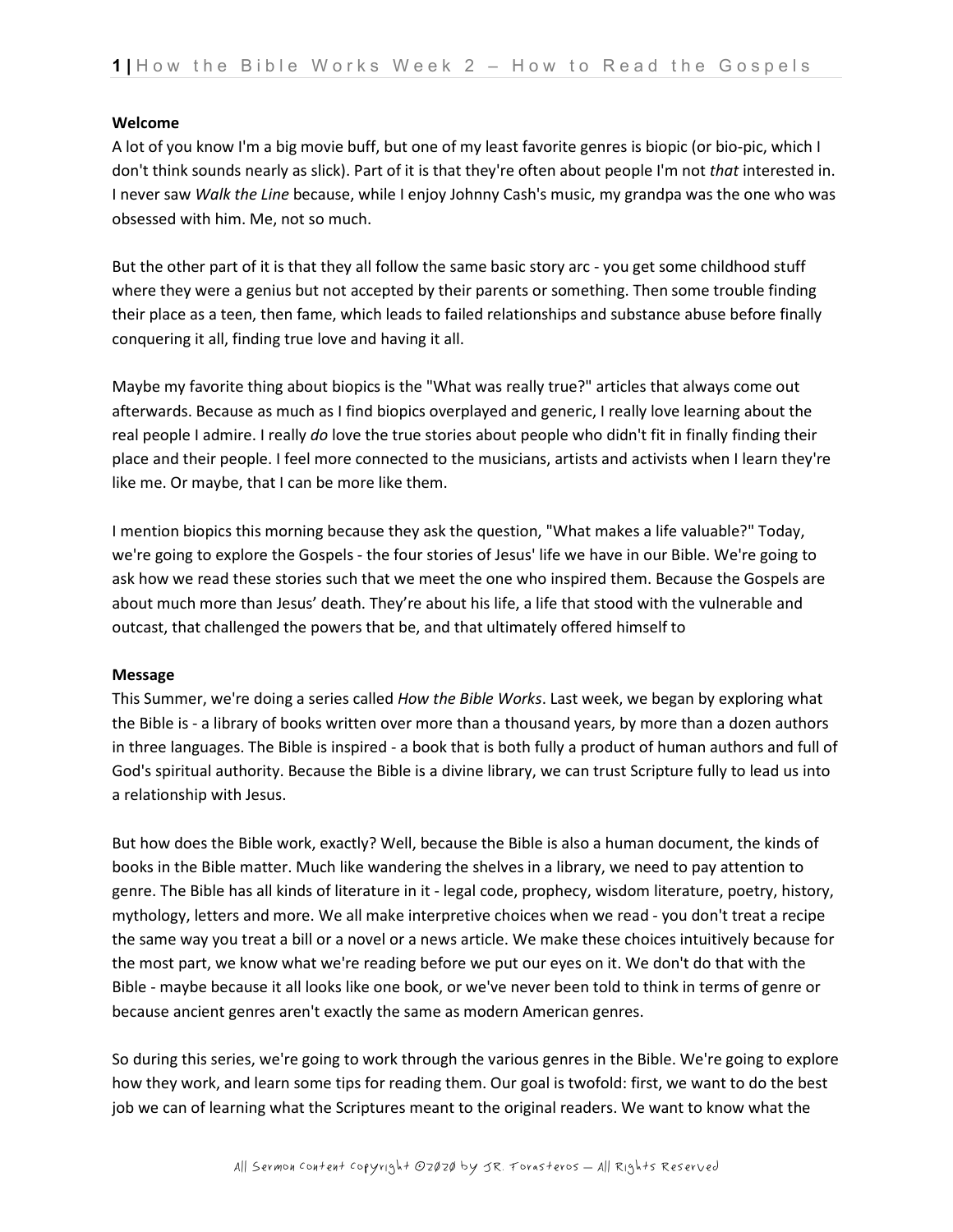Spirit was saying *then*, through those ancient authors. All that so that, second, we can better listen for what the Spirit is saying to us today.

The goal of reading Scripture isn't to become experts on ancient literature. It's to know God. We read not to become informed, but to be transformed.

So today, we're going to start with one of the easier genres: the Gospel. When we talk about the Gospels, we mean Matthew, Mark, Luke and John - the four stories at the beginning of the New Testament of the life of Jesus. Despite the fact that the Gospels all have names attached to them, we don't know who wrote them. The names were added over 200 years *after* they were originally written; the books were circulated anonymously before that. The four Gospels were all written sometime between about 60 and 100 CE, or in the second generation after Jesus was raised from the dead.

The stories and teachings contained in the Gospels were preserved by the early church orally before that - passed down from the apostles who knew Jesus in the flesh to their congregations. It wasn't until that first generation started dying off that congregations decided they needed to preserve Jesus' teachings.

But there's a decision to be made in the move from "we need to preserve this collection of teachings and stories" to "let's write a Gospel". After all, they already had Paul's letters (Paul had been writing letters for at least a decade by the time Mark was written). And they had what we call the Old Testament - poetry, history, law and more. In other words, the churches had to decide *how* they wanted to preserve and present Jesus' words. What genre would they choose?

Obviously, they chose Gospel, but what *is* that? Well, we get the word from the books themselves specifically from Mark (which most scholars think is the first one written). Mark opens his book about Jesus like this:

# This is the Good News about Jesus the Messiah, the Son of God. -- Mark 1:1

That phrase "Good News" is a Greek word, *euangelion*. In Old English, *euangelion* was translated as "Gud Spel" - good spiel. Good story. Gospel. A Gospel is "Good News". But not just generic good news those early Christians used it because it's a word the Roman Caesars used anytime something happened that reinforced Roman rule. So when they won a major battle against enemies, or when one of the Caesars had a son, they sent out *evangelists*, "good newsers" who would announce this all over the Empire. They were basically saying, "Good news! Because of X new thing, Rome's rule is secure and will continue forever!"

So when the first Christians started telling the story of Jesus, they had to decide what to call it: a story? A biography? A report? And they chose the word "euangelion". Mark begins his Gospel with "This is the euangelion of Jesus Christ, the son of God."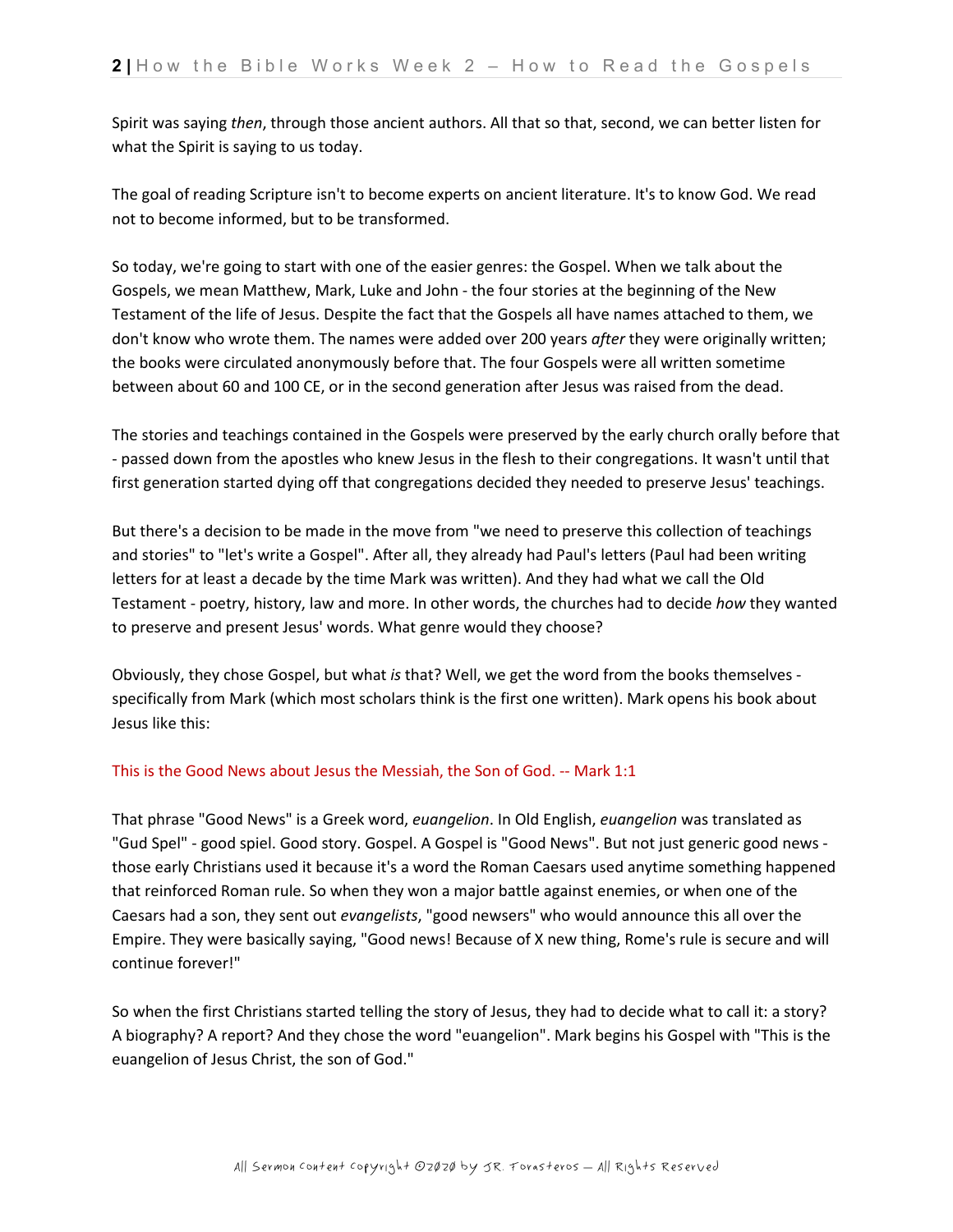Mark said, all this stuff I'm going to tell you about Jesus is good news! But not, of course Rome's good news. A different kind of good news. A good news that says the whole world belongs to God, not Caesar.

In other words, the point of the Gospels is to celebrate Jesus as king.

What does that mean, exactly? Scholars have identified the Gospels as ancient biographies. That might sound strange to us if we're familiar with the Gospels in their entirety because, as biographies go, they're not very good. Two of the Gospels - Mark and John - don't include anything about Jesus' birth or early years. Both open on Jesus' baptism, which is the beginning of his public ministry.

And even though Matthew and Luke have birth stories, they're sparse. We don't get to know his parents very well. His father, Joseph, vanishes from both Gospels by chapter 2 with no explanation. We have no idea what sort of education Jesus had - was he literate? We don't know. How many siblings did he have? How did his formative years, you know… *form* him?

The Gospels focus almost exclusively on his public ministry, with a special focus on the final week of his life - what we now call the Passion week.

This doesn't fit into our modern ideas about what biographies should be. We want to see childhood. We want to know what forces and influences made people the way we are.

But ancient readers didn't have those same questions and concerns. They didn't have theories of personality or child development. So ancient biographies were focused on the big events - public work, wars, great contributions and heroic deaths. In other words, pretty much exactly what we see in the Gospels.

Ancient biographers were not interested in a full picture of their subjects. The goal of ancient biographers was to present their subjects as persons worthy of being imitated. Biographers wanted to highlight the morally praiseworthy features of their subjects' lives - and deaths - as a way of illustrating for their readers the kinds of lives *they ought to live as well*.

Not so hard to see why those early Christians chose ancient biography to tell the stories of Jesus, is it? In a world that celebrated the virtues of Rome - kill or be killed, leaders who would do anything to be king of the day, the Christians celebrated the good news of another kind of king. Jesus said, "Love your enemies and pray for those who persecute you." Jesus said, "Greater love has no one than laying down his life for his friends." Jesus challenged those in power rather than making deals with them. He spent his time with the outcast and vulnerable.

In short, he flipped the story of Rome and her Caesars upside down. He gave his life to prove his way is truth. And - like we saw a couple of weeks ago at Pentecost - God raised him from the dead to prove he is the one, true king.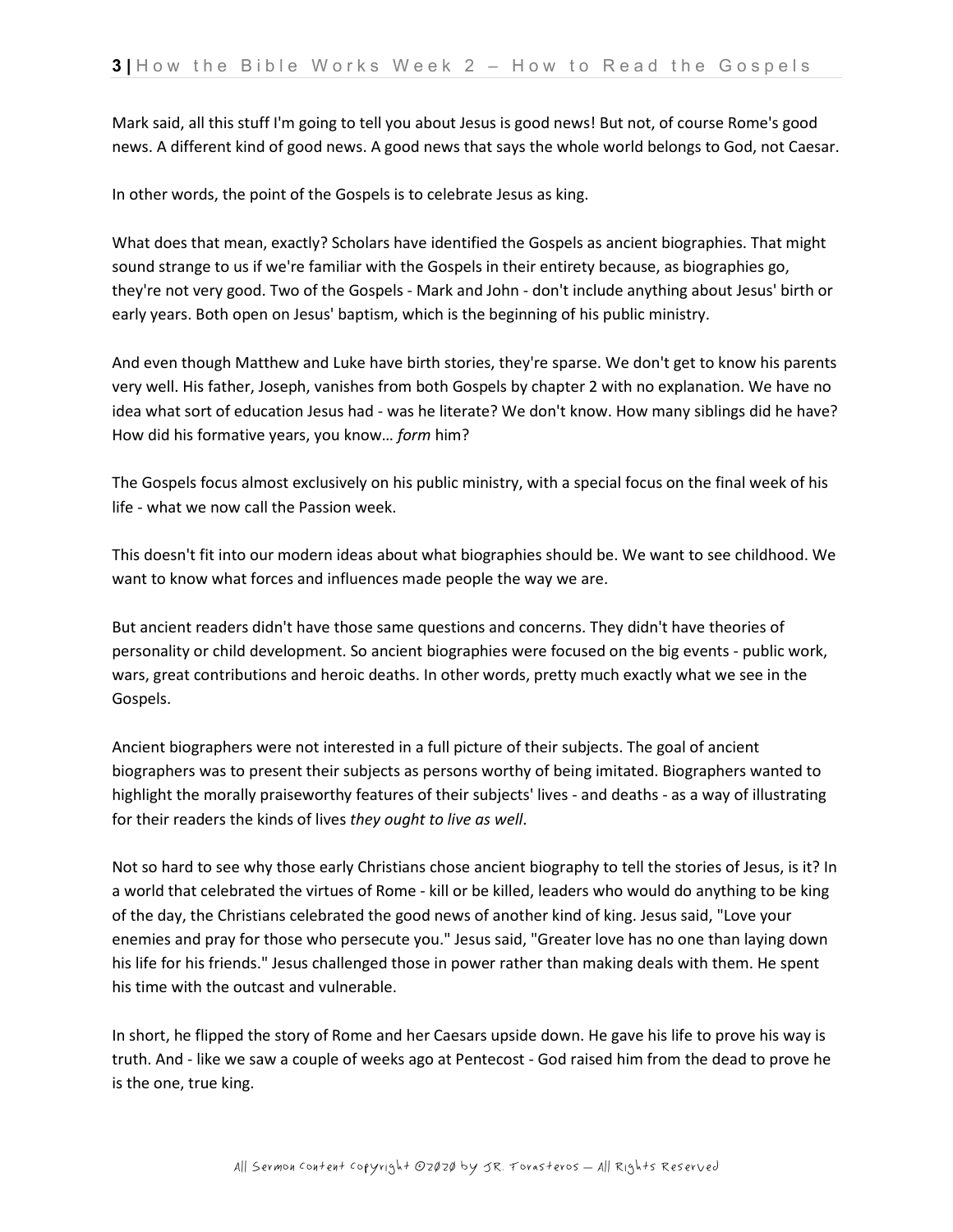And those first Christian communities wanted everyone to know this good news. So they wrote stories about it - stories that took the form of ancient biographies, stories that would've been a signal to every person who read them not to be put off by this strange story about a king who has no throne, a leader who serves, a God who is crucified. It's an ancient biography, which means this man is a man worth following, worth imitating. This is a man who can save you.

This is the moment where some of us still want to push back - am I saying the Gospel writers had an agenda? That they weren't presenting pure history?

Yes, that's exactly what I'm saying. Well, *I'm* not saying it. The Gospel writers themselves did. Take Luke, for example, who presents his Gospel as a report to a person named Theophilus (which means "Godlover"):

Many people have set out to write accounts about the events that have been fulfilled among us. They used the eyewitness reports circulating among us from the early disciples. Having carefully investigated everything from the beginning, I also have decided to write an accurate account for you, most honorable Theophilus, so you can be certain of the truth of everything you were taught. -- Luke 1:1-4

Luke says, "There're quite a few accounts floating around, and now I'm giving it my best shot." Why? Because Luke is bored? As an assignment for school? No… *so you can be certain of the truth*.

Luke wants Theophilus - and all us other God-lovers who read his book - to be certain of the truth of Jesus' life!

John is even more blunt:

The disciples saw Jesus do many other miraculous signs in addition to the ones recorded in this book. But these are written so that you may continue to believe that Jesus is the Messiah, the Son of God, and that by believing in him you will have life by the power of his name. -- John 20:20-21

John says, "Look, Jesus did *tons* of stuff I left out. The things I included here, I included *so you may continue to believe Jesus is the Messiah*."

The Gospel writers absolutely had an agenda. They were not neutral observers striving for some sort of journalistic objectivity. They were people who were transformed by Jesus' good news and wanted their readers to experience that same transformation.

That makes us uncomfortable because we associate agendas with duplicity. But that's *our* problem, not that of the Gospel writers. What they have given us is not a sterile, drab history report, but four vibrant paintings of Jesus. Each Gospel writer has his own 'take' on Jesus - who he is, what his life and death meant for us and what it means for us to follow and imitate him.